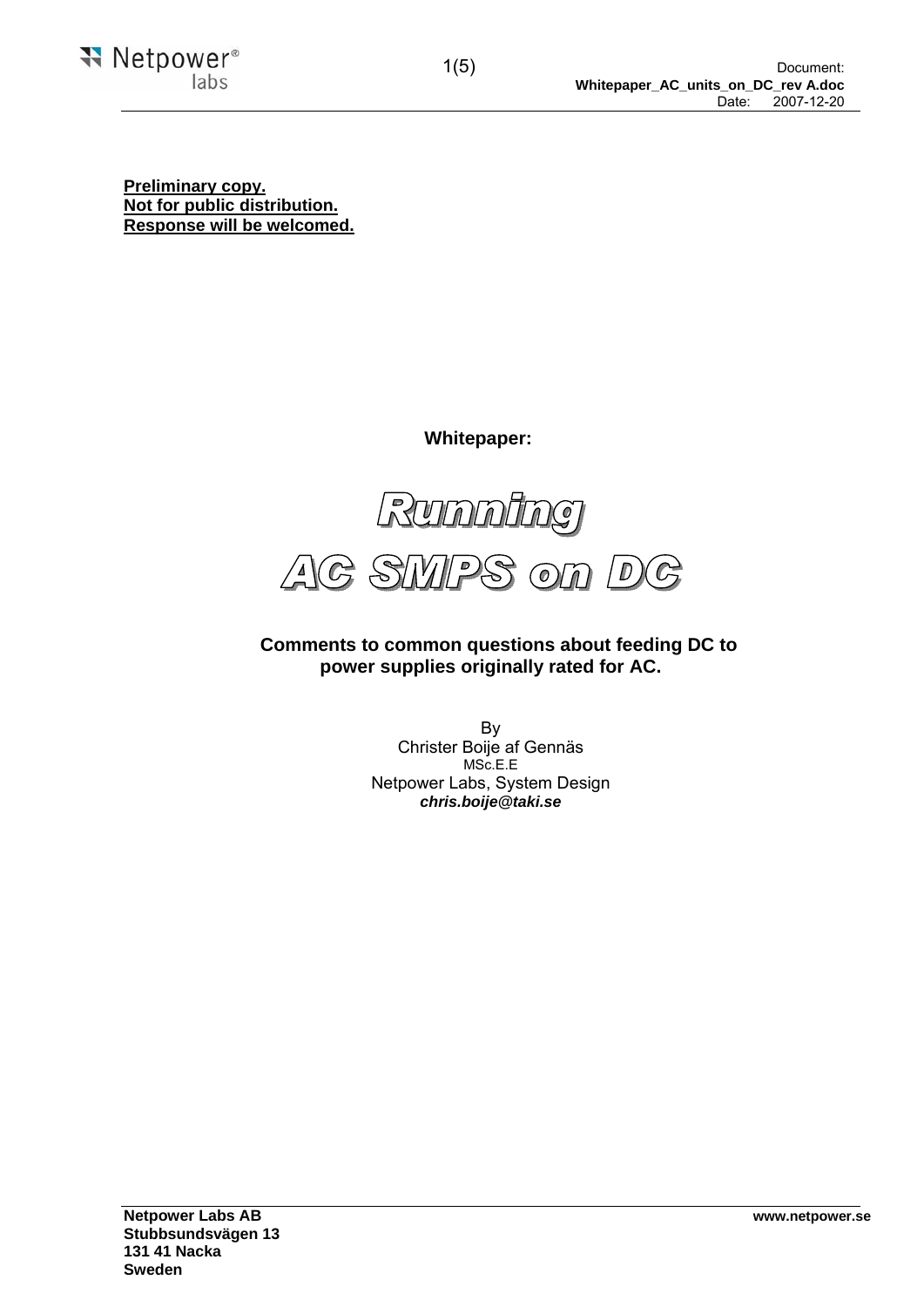# **This paper comments on a number of questions frequently asked on feeding 350 VDC to power supplies originally rated for AC.**

The comments apply to to switch mode power supplies (SMPS) having a nominal input range 100 – 240 V or 220 – 240 V, 50Hz, 60 Hz AC run from 350 V DC (nominal).

# *The fact is there:*

**Many power supply units do work perfectly well on 350 VDC (nominal).** Some don't, for various reasons like design shortcuts (e g support-voltages generated by means of capacitive or inductive coupling) or deliberate blocking when fed from dc (sensing ac zero-crossings etc).

The following are some comments to the difference between ac feeding and dc feeding for typical power supply units. See Fig. 1 on page 4 for an explanatory illustration.

- 1. The internal voltages in the power supply will not be any higher when fed from 350 VDC than fed from a 230 VAC line. 230\*1.1\*  $\sqrt{2}$  = 358 V peak voltage which the AC power units must be designed to withstand continuously on the input. Most nominal 100V – 240 V AC SMPS are rated +10% = 264 V maximal input voltage - corresponding to 373 V DC. Thus 350 V DC gives some headroom for occasional overvoltages and transients etc.
- 2. The input dc voltage, with a battery across it, is virtually free from transients (overvoltage category I) whereas the ac power line is far from that (category II or III).

Overvoltage category I states max 1500V impulse voltage, category II max 2500 V, overvoltage category III (fixed installations) max 4000 V, see appendix 1.

- 3. The currents in the input circuit will be lower when run on dc, both peak values and depending on circuit solution, often also RMS. See appendix for an example. This is valid also for power supplies with near-perfect PFC in the input because of the necessary AC filter components and diode commutation.
- 4. The stress on components will be lower as the regulator circuits don't have to work so hard. Recent research shows that silicon circuits indeed are subject to stress fatigue. In fact there is even an audible difference for many power units.
- 5. The active power components can work in a more relaxed mode since the repetitive swing in pulse width (PWM) will be smaller.
- 6. Electrolytic capacitors will see less ripple current. High ripple currents is what kills electrolytics.
- 7. Reservoir capacitors (electrolytics) for the switching circuit are normally designed with a 400 VDC rating.
- 8. Internal cabling will not be exposed to any higher voltages than when fed from ac.
- 9. Thermal load of cables and power components will be less because the RMS currents are lower.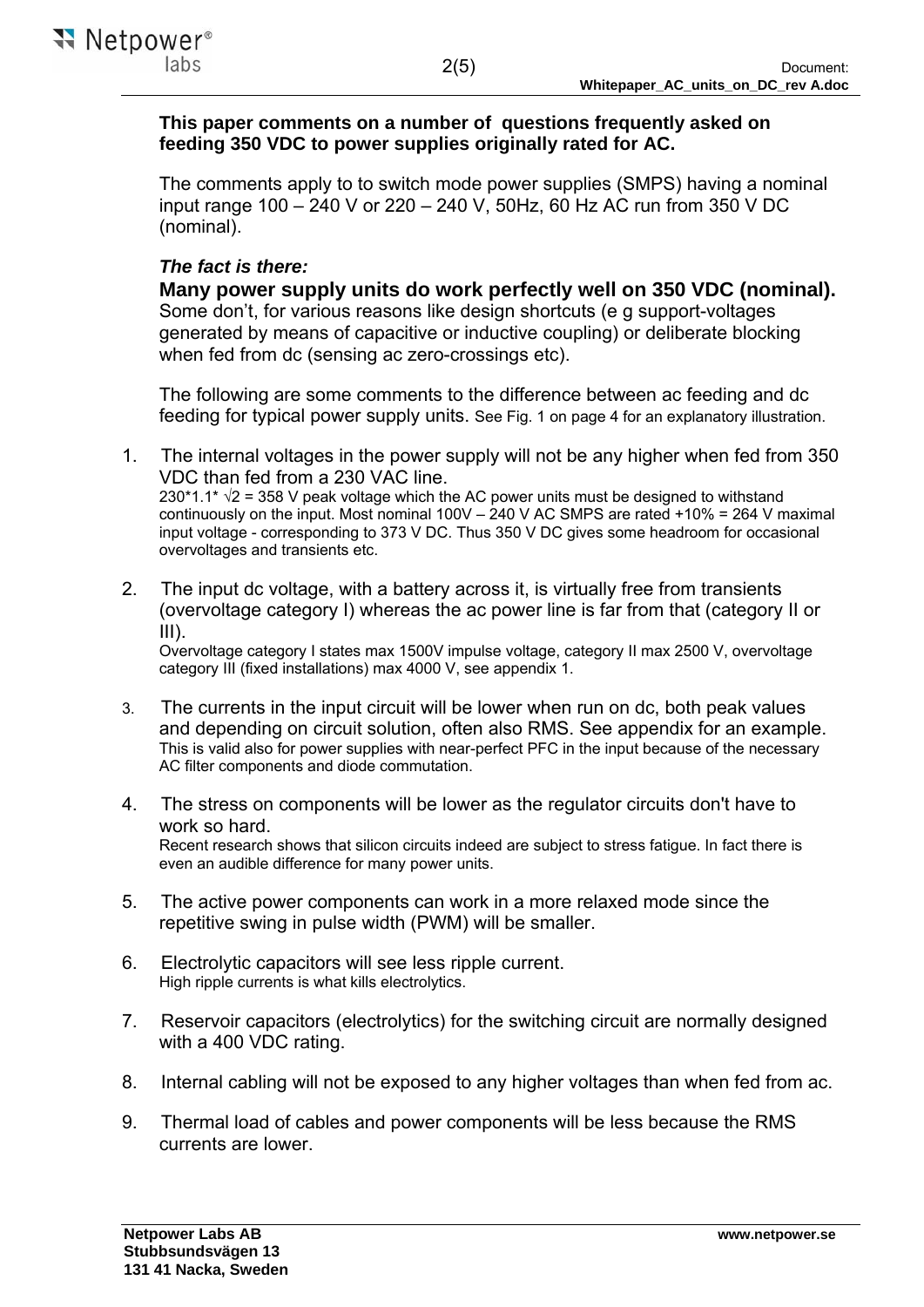10. Input filters contain X- and Y capacitors. Typically, most X and Y capacitors have a voltage rating of at least 250 VAC, 600 VDC.

"…acceptable for use in any application with a voltage requirement up to and including 250 VAC. Note that 250 VAC equates to 350 VDC. Add the +10% tolerance onto both of these values and the actual maximum ratings are 275 VAC and 385 VDC."

11. Normally it is only the input circuit - upto and including the diode bridge - that has to be considered regarding creepage and clearances when comparing dc and ac operation. (See appendix 2 for explanation of creepage, clearance and tracking phenomenas.)

*Clearance:* The norms are based on ac peak voltage, which compares to the dc voltage. Battery fed dc equipment falls into overvoltage category I but ac feeding means category II or III, see appendix 1. Consequently the clearance distances designed into equipment intended for ac will fulfill norms for category I dc operation with good margins.

*Creepage:* The creepage distance for 350 VDC is specified as slightly higher than for 230 VAC operation. The working voltage in the norm tables sets equality between ac rms and dc voltage. This is mainly due to the assumption that electrostatic "tracking" and pollution effects are slightly more protruding with dc than ac.

The printed circuit boards in SMPS are normally coated with layers of insulating laquer to handle above effects. Dielectric break-through usually occurs at a higher voltage for dc than for ac.

Providing the equipment is designed according to sound design rules and is used in an environment without excessive pollution or moisture there should be only a little risk on this point. See also point 13 for failure mode discussion.

- 12. The mains switch in the power supply normally presents no problem with dc. Since the load side of the switch is capacitive both sides of the switch will have the same potential immediately after a *break* operation, meaning no arcing can occur. At *make* the power supply in most cases has a current inrush protection, needed for ac and dc alike.
- 13. Fuses and circuit breakers could be a problem. It is harder to break dc than ac in case of a short-circuit. Overcurrent protection for cables and connectors *must* be handled by using certified dc rated fuses. Either you replace an existing fuse in the equipment or, more common, you use an external certified dc fuse. This also takes care of unlikely, but possible, problems of suspicious creepage clearance. The failure mode for that case is short-circuit. A certified fuse will be able to protect in case of such a failure. John Akerlund of Netpower Labs AB has got authority approval for this solution.
- 14. About safety product certifications: Safety ought not to be a problem in reality. Both current and voltage stays within permissible limits. Danger for human health and life is less with dc than ac.
- 15. Manufacturer warranties for the power supplies will of course be void unless you are able to convince the manufacturer to certify it for dc as well. There should be no reason (as seen from above) for him to deny, as long as he trusts his design.

If you introduce dc feeding for existing equipment it may wello be that the equipment is so old that the warranties are no longer in force anyway. If you get a failure it is very unlikely to be caused by the dc operation, see above. You have to buy a new power unit, **regardless** of ac or dc feeding, which is no big deal. Server center owners do that all the time, more often with ac.

₹₹ Netpower<sup>®</sup>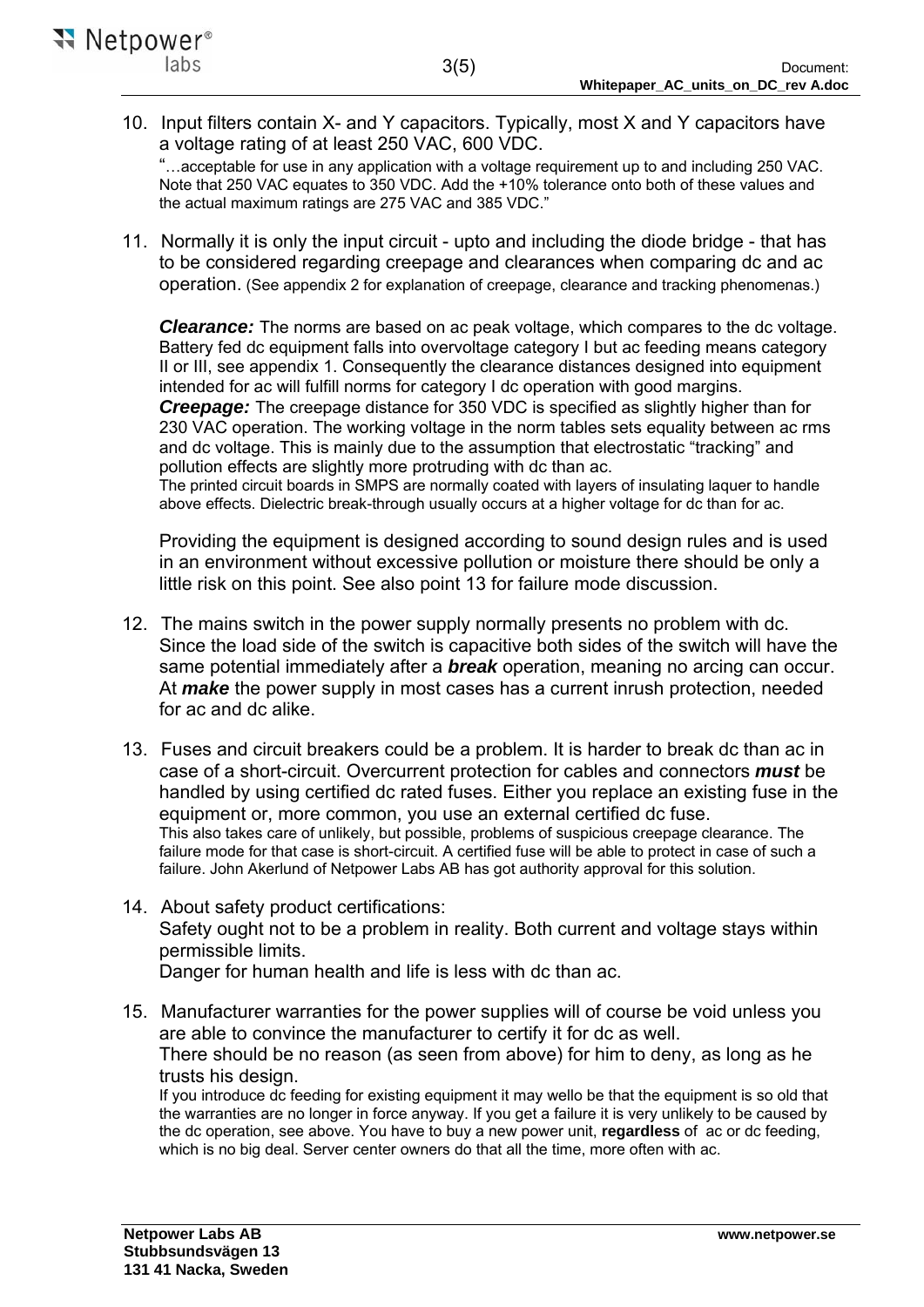16. Warranties for the connected equipment should still be valid. The output data of the power supply is not changed.

But that is of course a discussion. If taken to court it will be up to the manufacturer of the connected equipment to prove that his equipment is maltreated by the fact that the power supply was fed from dc. A bunch of lawyers will become even richer.

# **Conclusion**

The total picture of running SMPS equipment originally designed for 230 VAC on 350 VDC is that it will present very few problems. Far from being harmful to the equipment it is likely to improve both safety and the lifetime of it. The only potential issue is if the equipment should happen to be designed with excessively narrow margins regarding creepage distances in the input circuit. This case will effectively be handled by inserting a DC rated fuse in the in circuit. It entirely is up to the reader, based on this and other information, including own judgement, to decide whether he wants to run existing ac units on dc or not. It would in most cases not cost the power supply manufacturer a lot to certify his regular ac product for dc as well. Demand that, and save lots of valuable energy!



Fig 1. Typical circuit digram for switch mode power supply with active power factor correction circuit. The voltage/current graphs illustrate the difference between ac and dc input. Note that only the yellow area is affected voltagewise by change from AC to DC feeding.